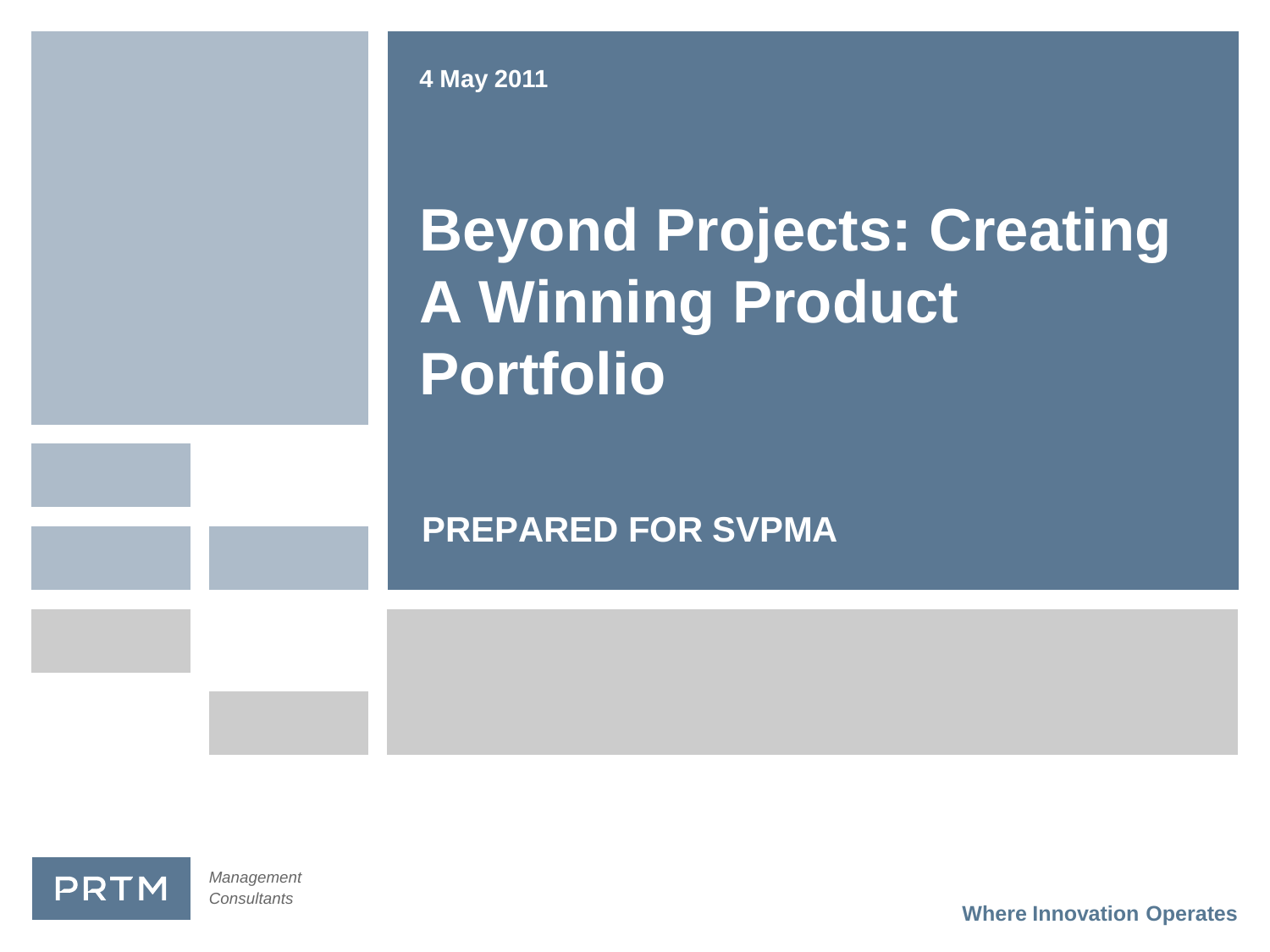### **Agenda**

**Introductions Portfolio Management Overview Key Elements of Effective Portfolio Management Common Implementation Challenges Benefits of Portfolio Management**

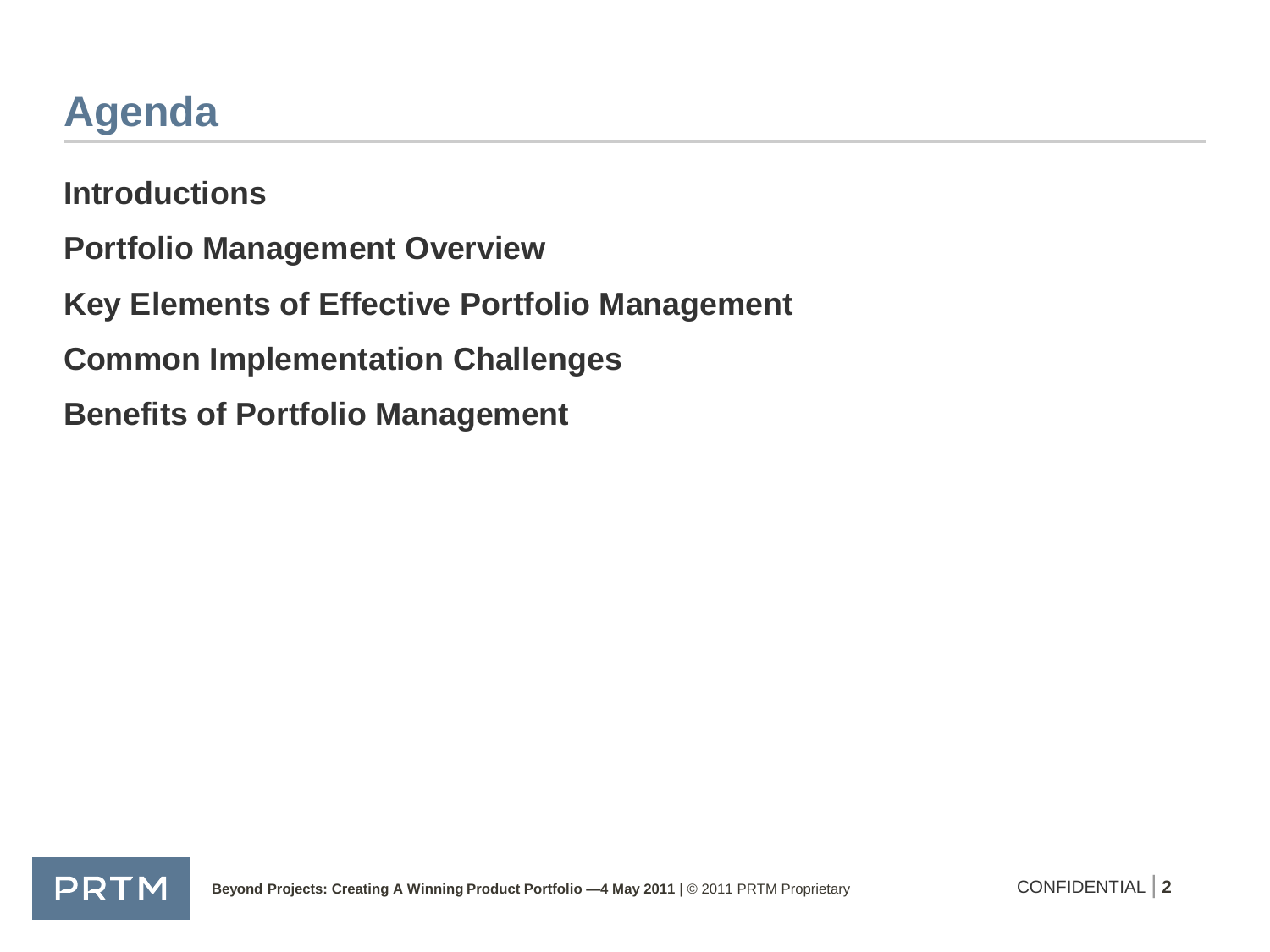### **PRTM Overview**

- Over 35 years of operational strategy and innovation
- 600+ consultants worldwide
- 19 offices worldwide
- Major commercial and government sectors:
	- Aerospace and Defense, Automotive
	- Chemicals and Process Industries
	- Consumer Goods
	- Financial Services
	- Government
	- Life Sciences and Healthcare
	- Private Equity
	- Energy

PRTM

- **Electronics, Computing, and Software**
- **Communications and Media**

#### **Product Innovation Thought Leadership**













**Cumulative Experience**

Cumulative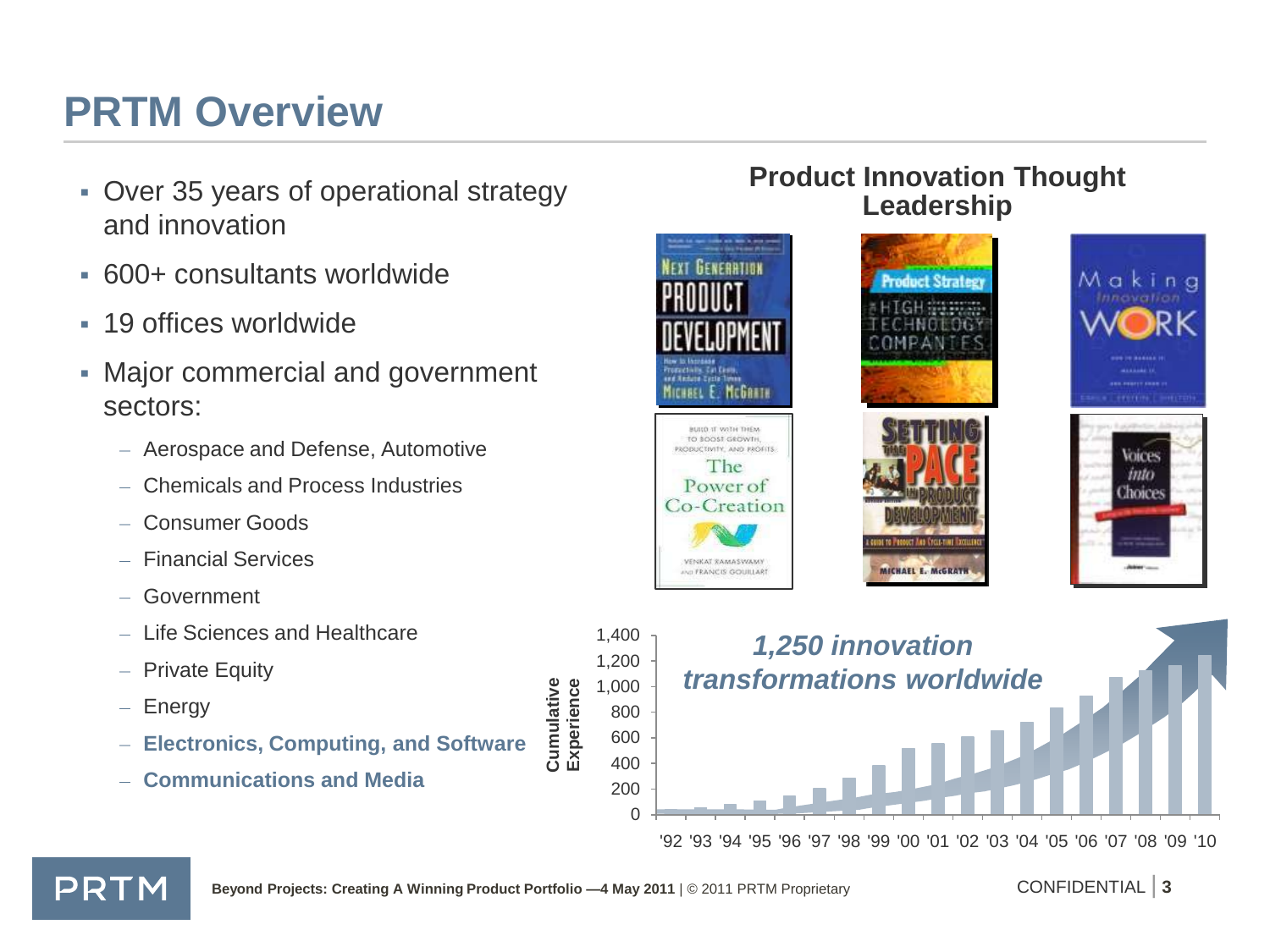### **Portfolio Management – A Process For Prioritizing Across Broad Range Of Competing Opportunities**

#### **Maximize long-term portfolio value—deliver near-term commitments**



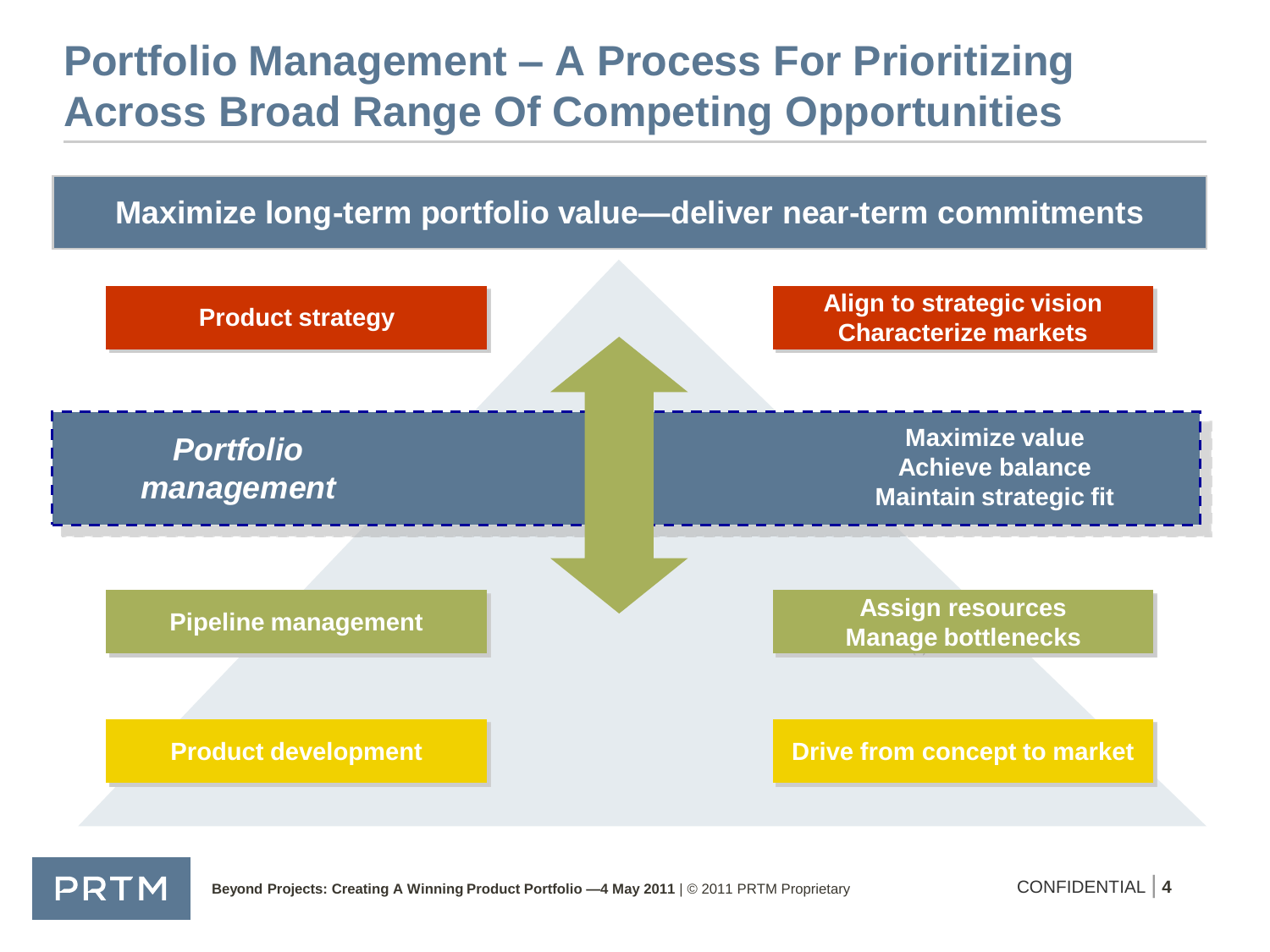#### **Poor Portfolio Management Can Lead To Chronic Problems In Product Development**

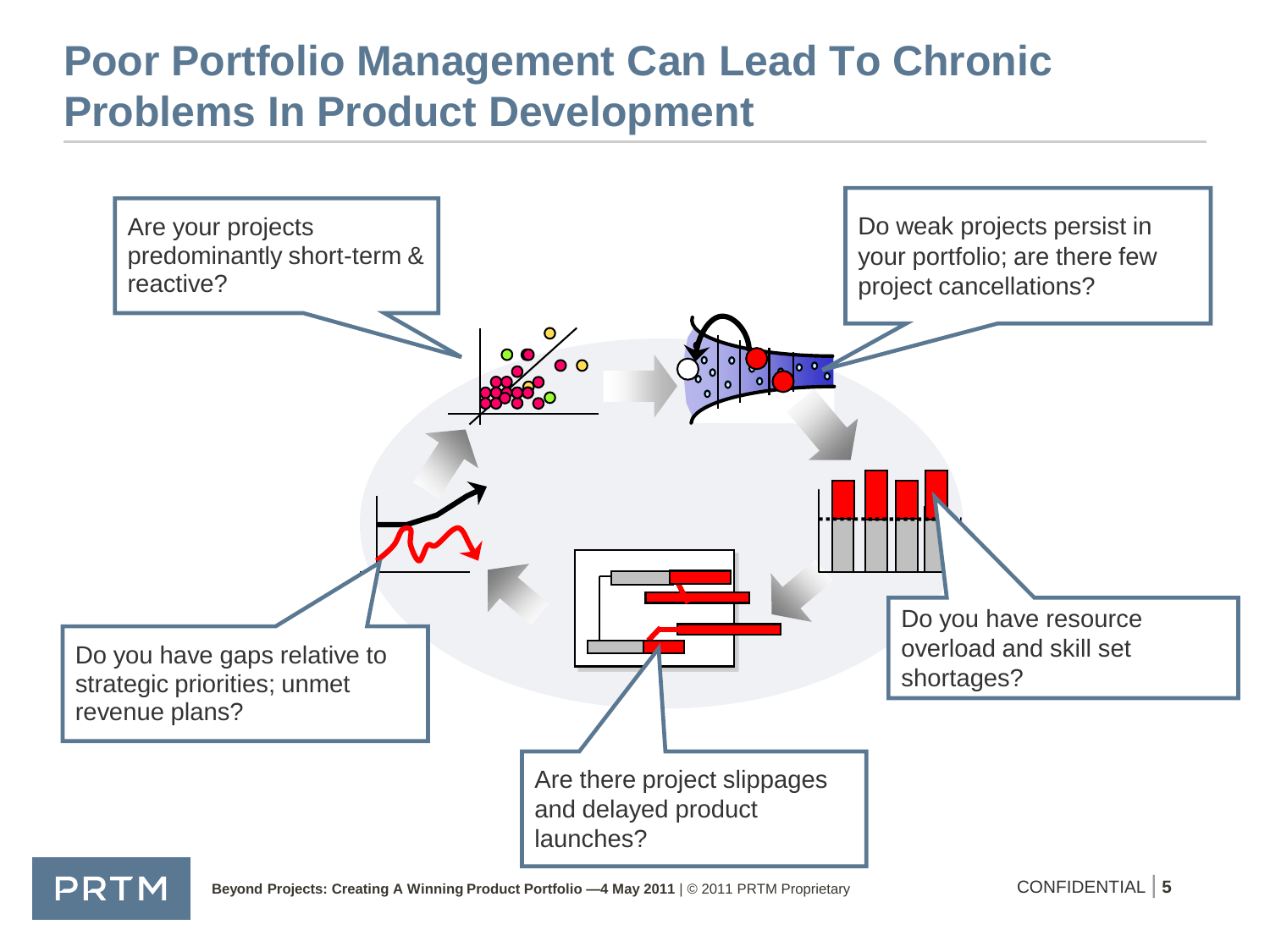#### **What Does Portfolio Management Accomplish?**

**Identifying high-priority product development opportunities**

**Aligning product pipeline with business strategy**

**Assessing the impact of product launches on revenue and profits**

**Managing the R&D investment mix**

**Assessing the revenue impacts of changing the R&D investment mix**

**Making shifts in strategic allocations of funding across markets and/or businesses**

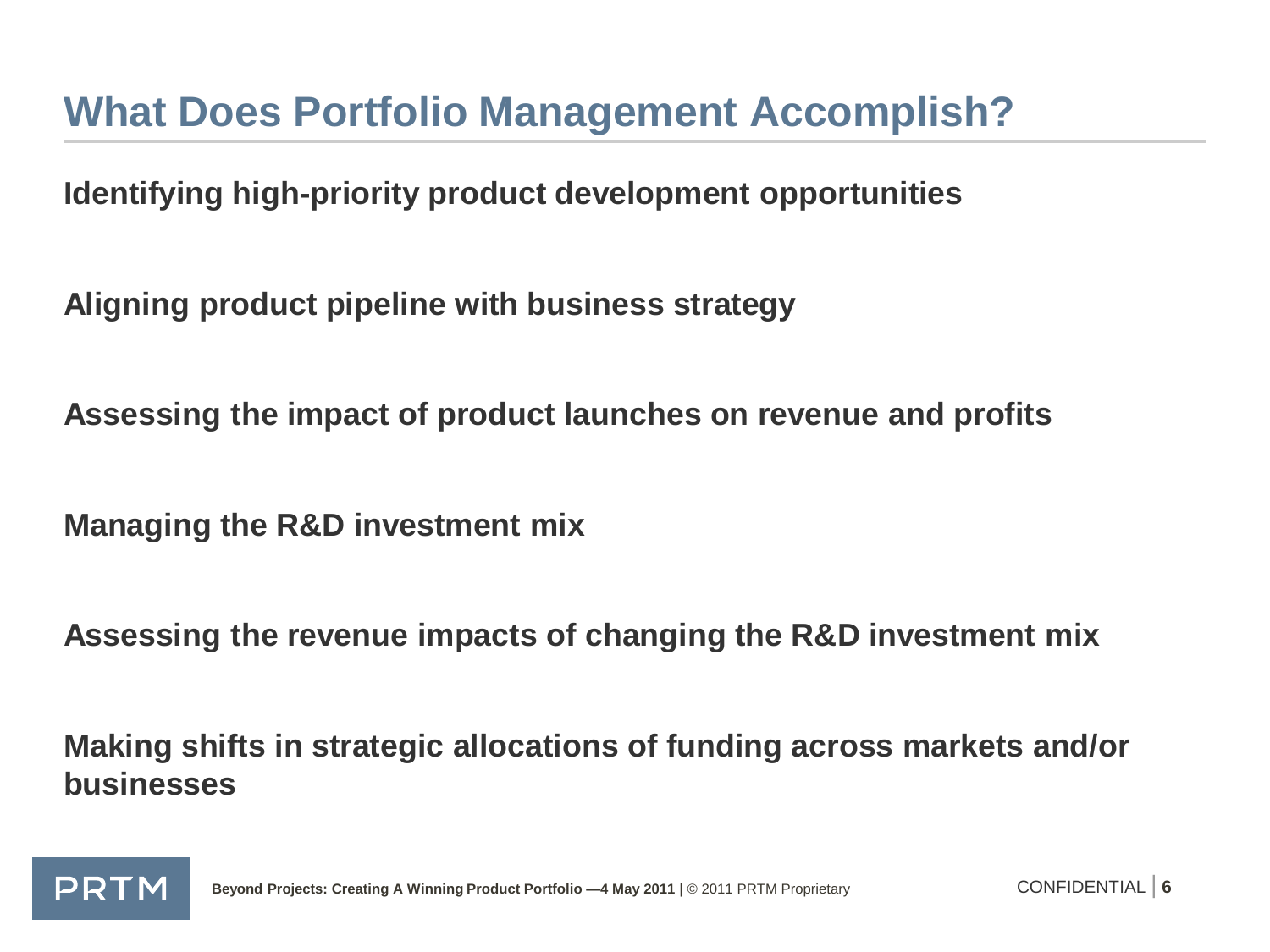# **Six Key Elements of Effective Portfolio Management**

**Each element must be carefully considered and implemented**



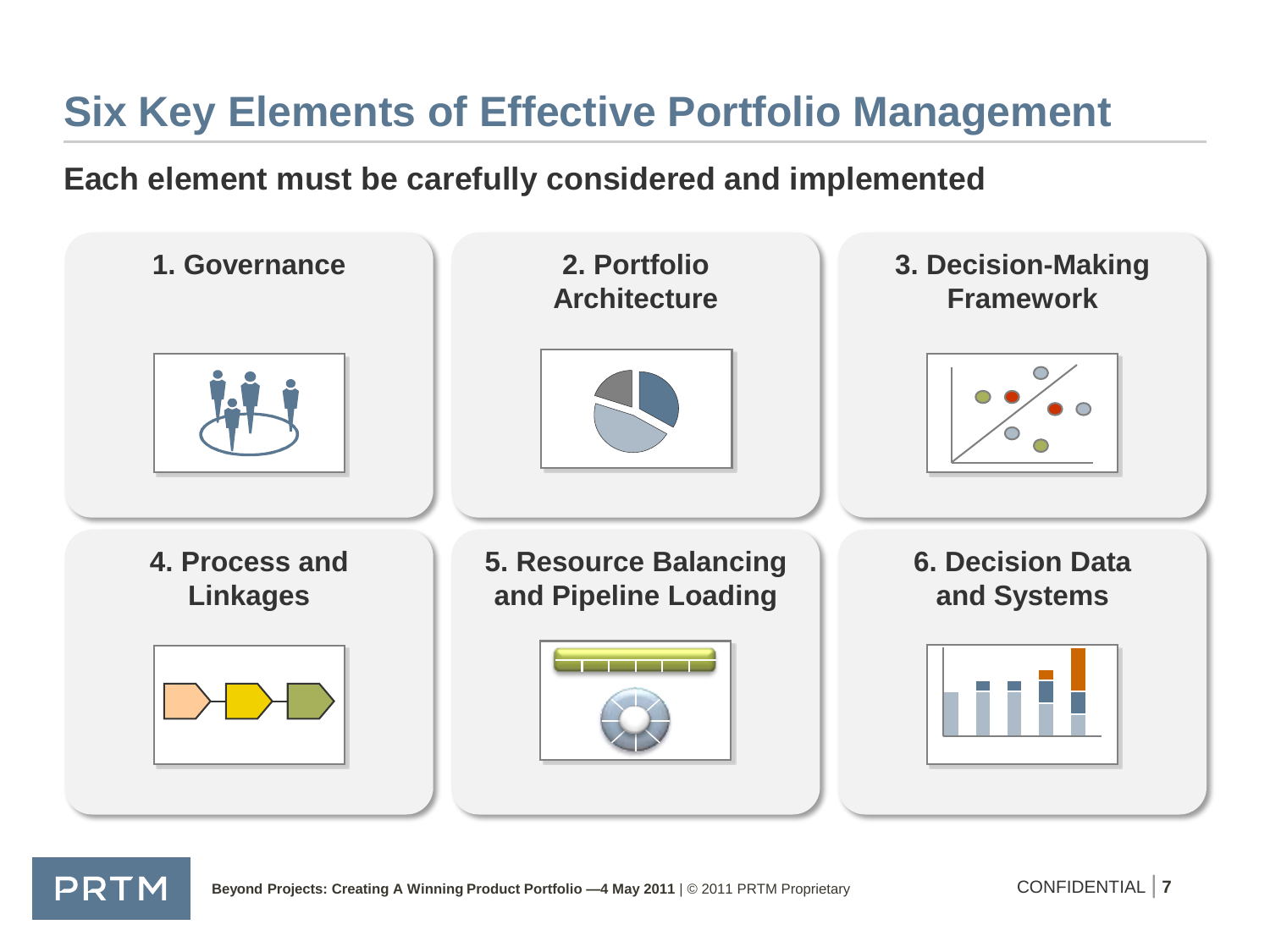PRTM **Beyond Projects: Creating A Winning Product Portfolio -4 May 2011** | © 2011 PRTM Proprietary CONFIDENTIAL | 8

# **1. Governance**

#### **What is Portfolio Governance?**

 Agreement on the roles and responsibilities of various participants in the portfolio management process to execute objectives and optimize outcomes

#### **Effective Portfolio Governance is characterized by the following attributes:**

- Multi-level cascading decision-making
- Organizationally aligned with P&L accountability and/or decision authorities
- Clearly defined decision points
- Tops-down portfolio investment decisions
- Bottoms-up management of portfolio performance
- Bi-directional interactions to inform decisions

#### *Example:*



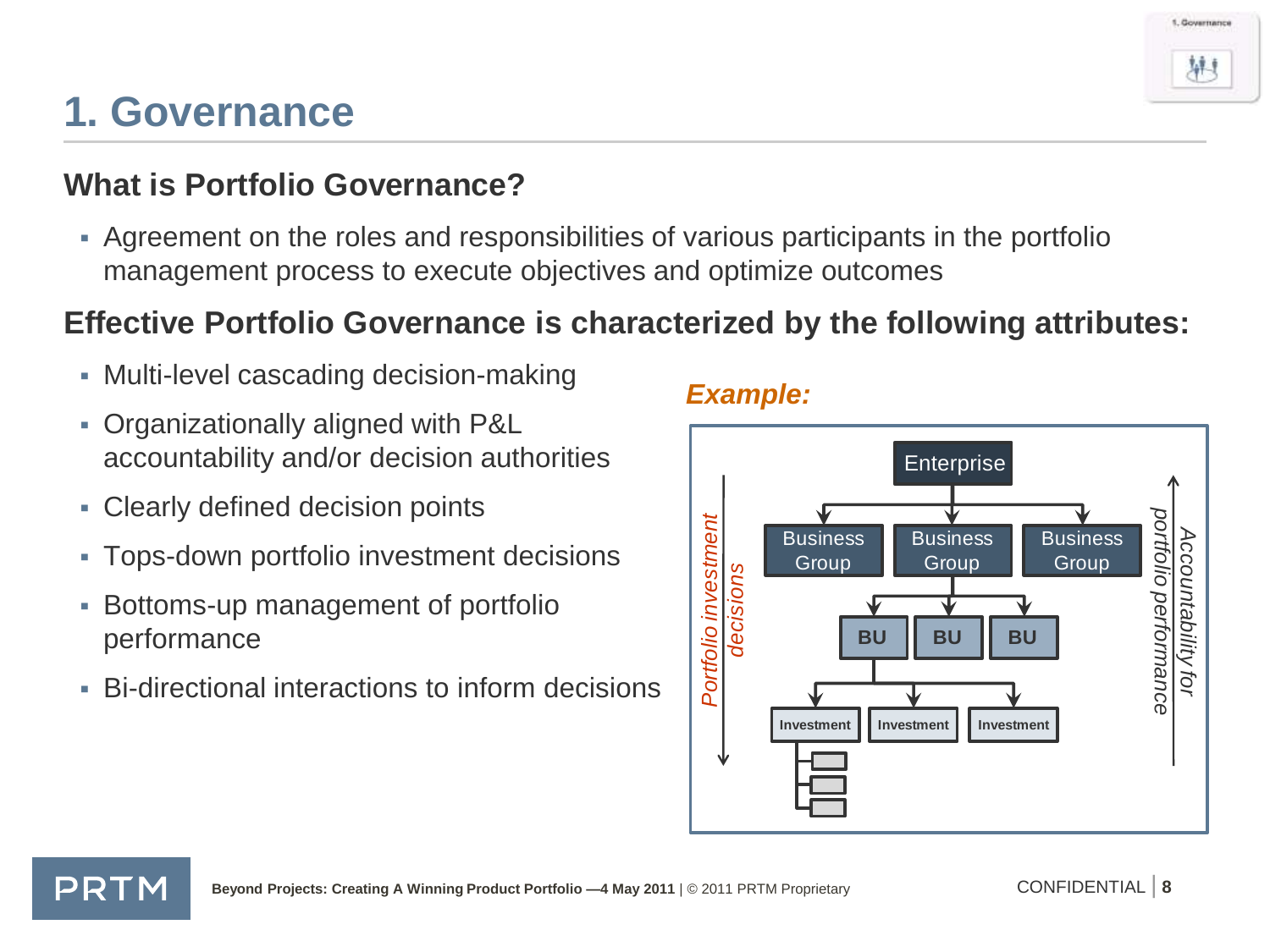

## **2. Portfolio Architecture**

**Different portfolio segments are generally driven by different priorities; therefore, a structure of sub-portfolios is used to allocate investments**

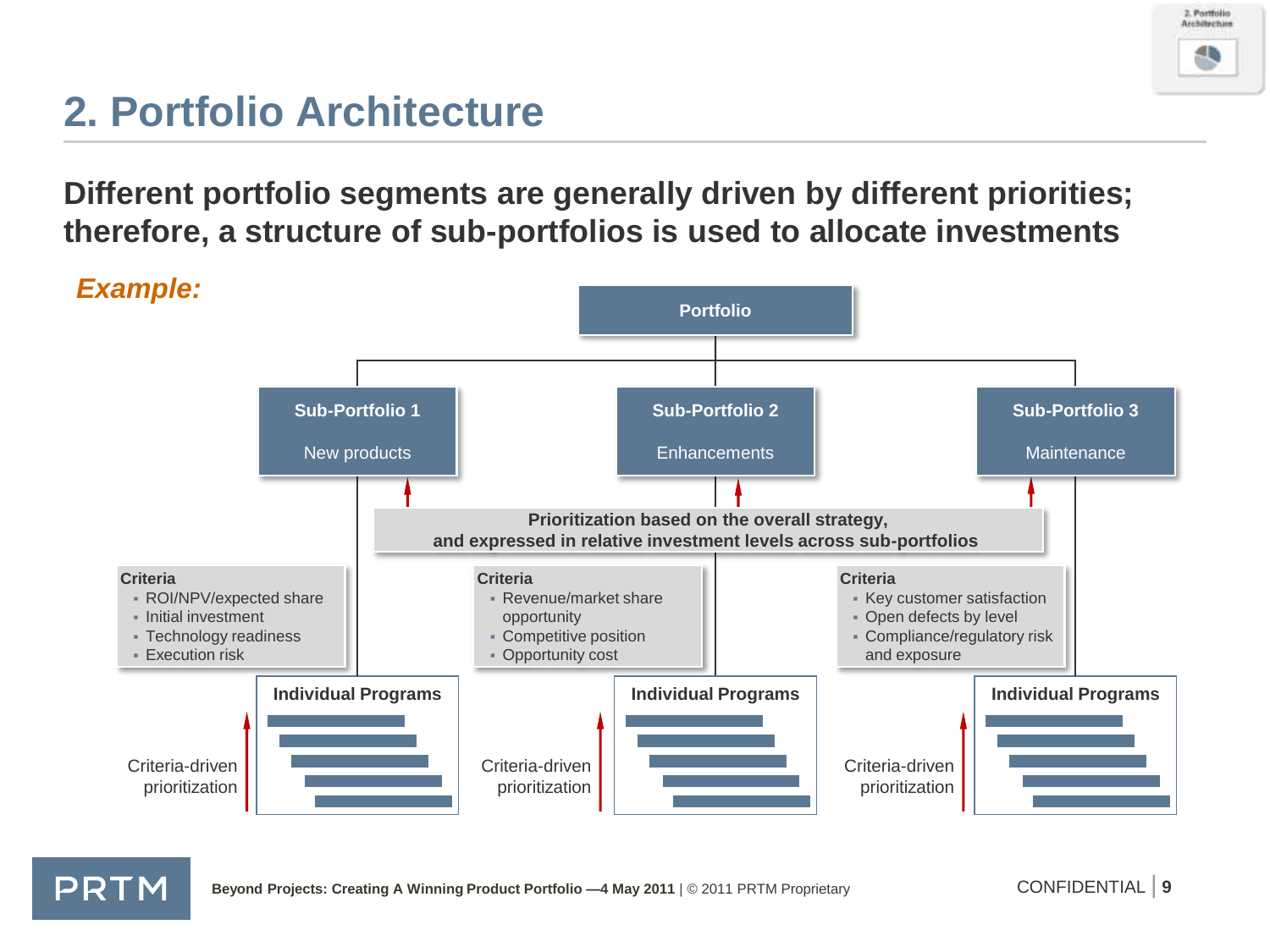

### **3. Decision Making Framework**

#### **Effective portfolio analysis relies on three complimentary techniques**

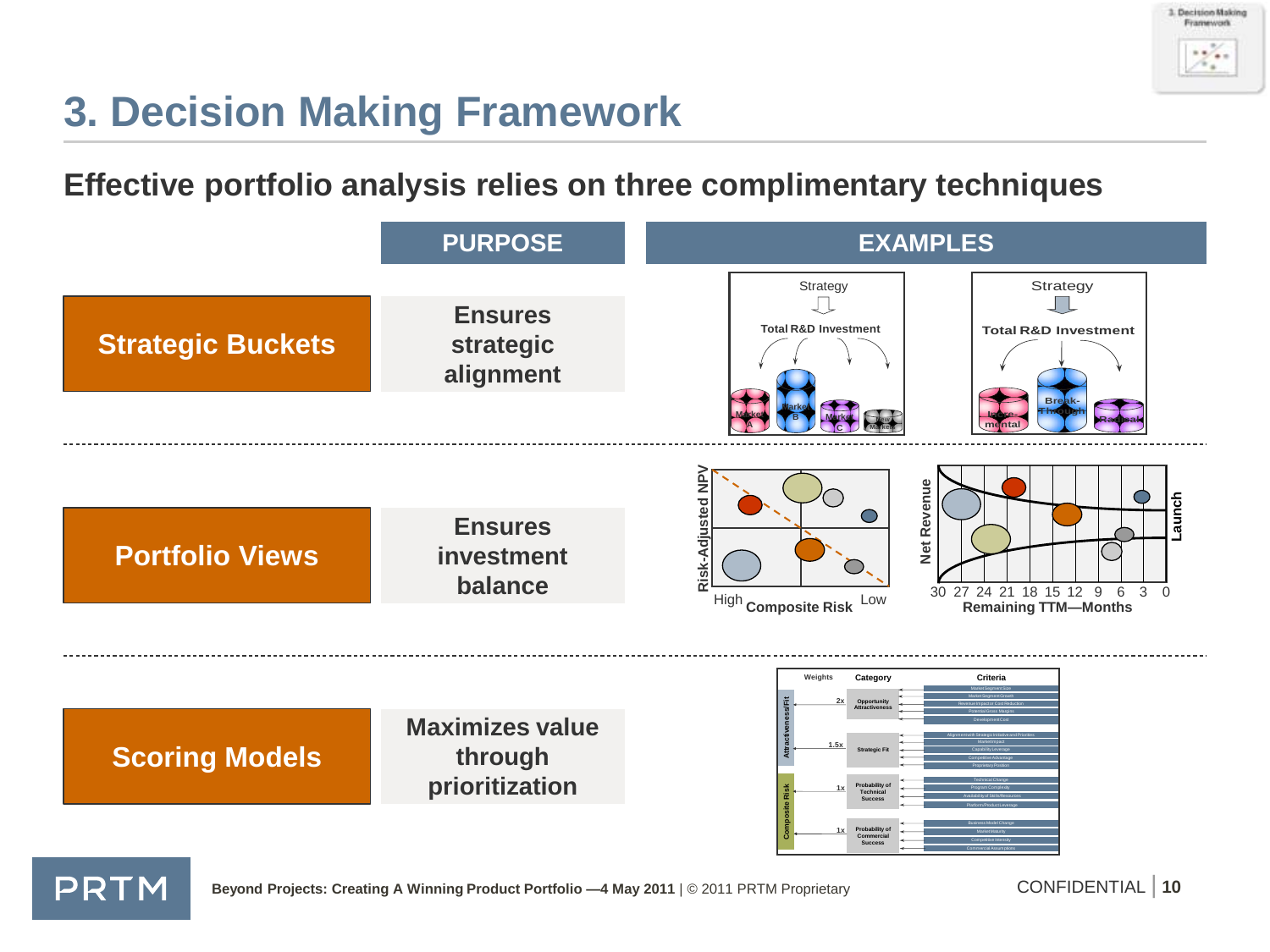

# **4. Process and Linkages**

**Integrate the portfolio management process with other key business processes and establish a regular cadence of portfolio reviews**

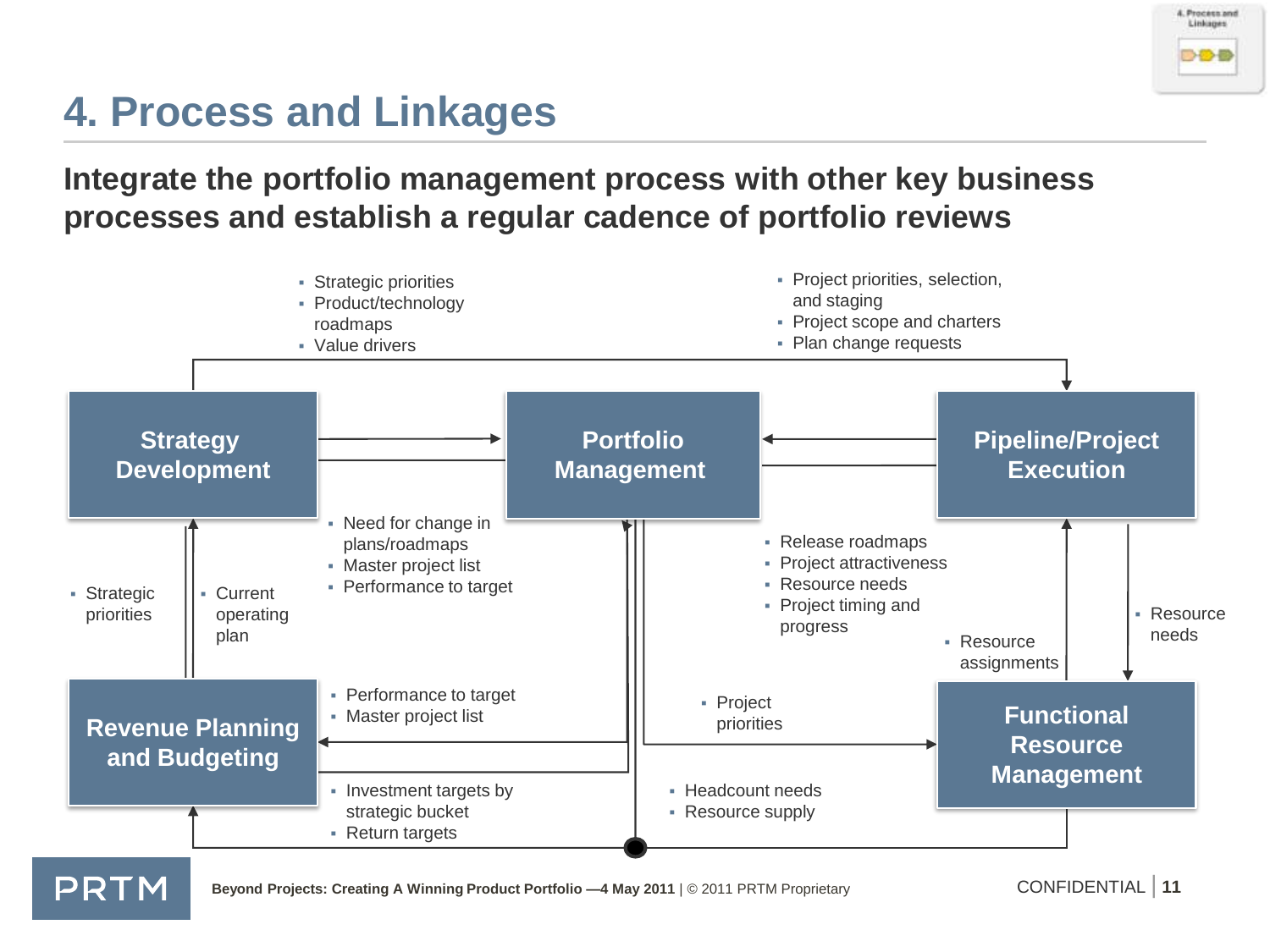

# **5. Resource Balancing and Pipeline Loading**

#### **Resource balancing and pipeline management picks up where portfolio prioritization leaves off**

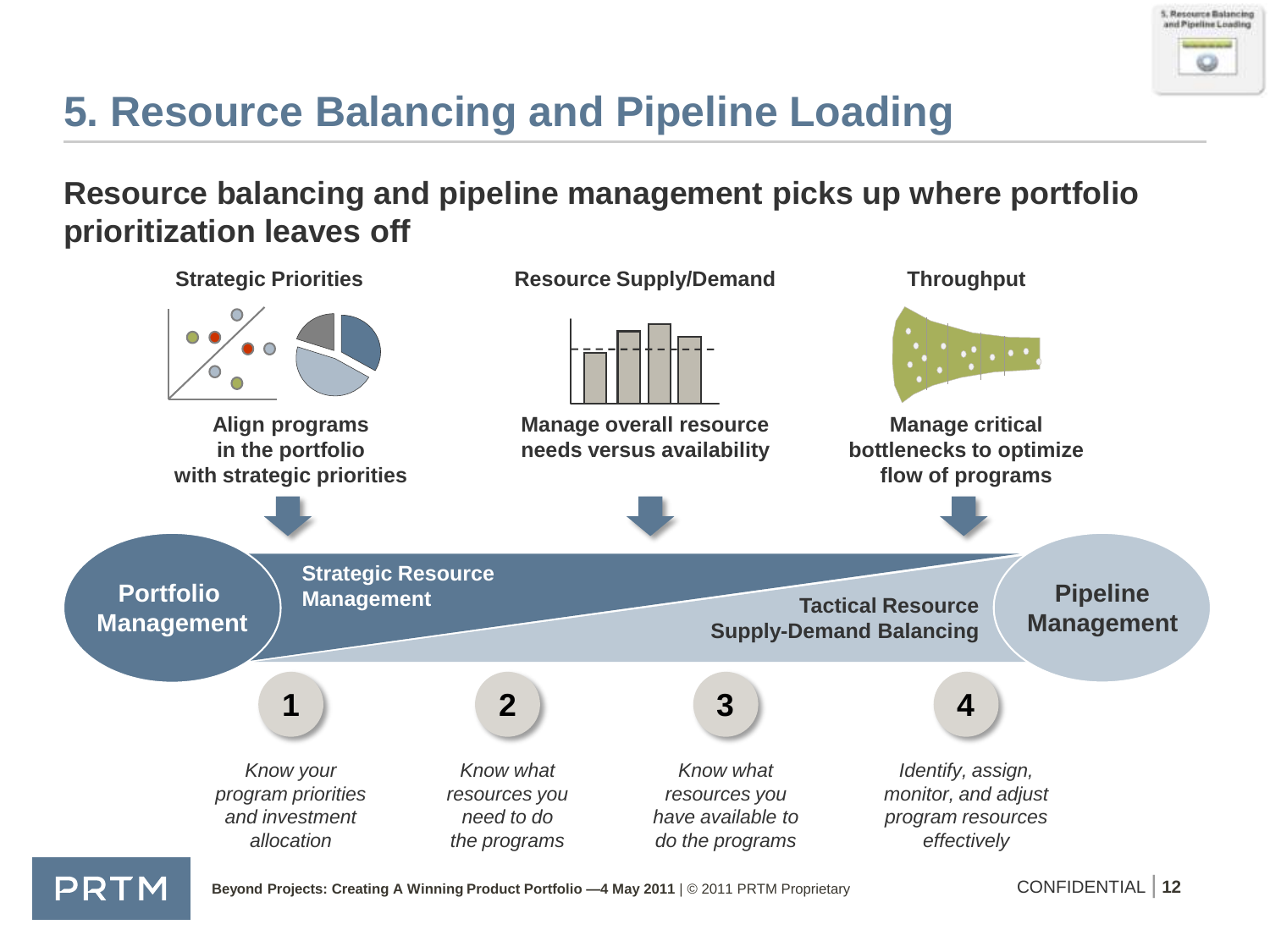

### **6. Decision Data and Systems**

#### **Project and Portfolio Management (PPM) systems—key elements**



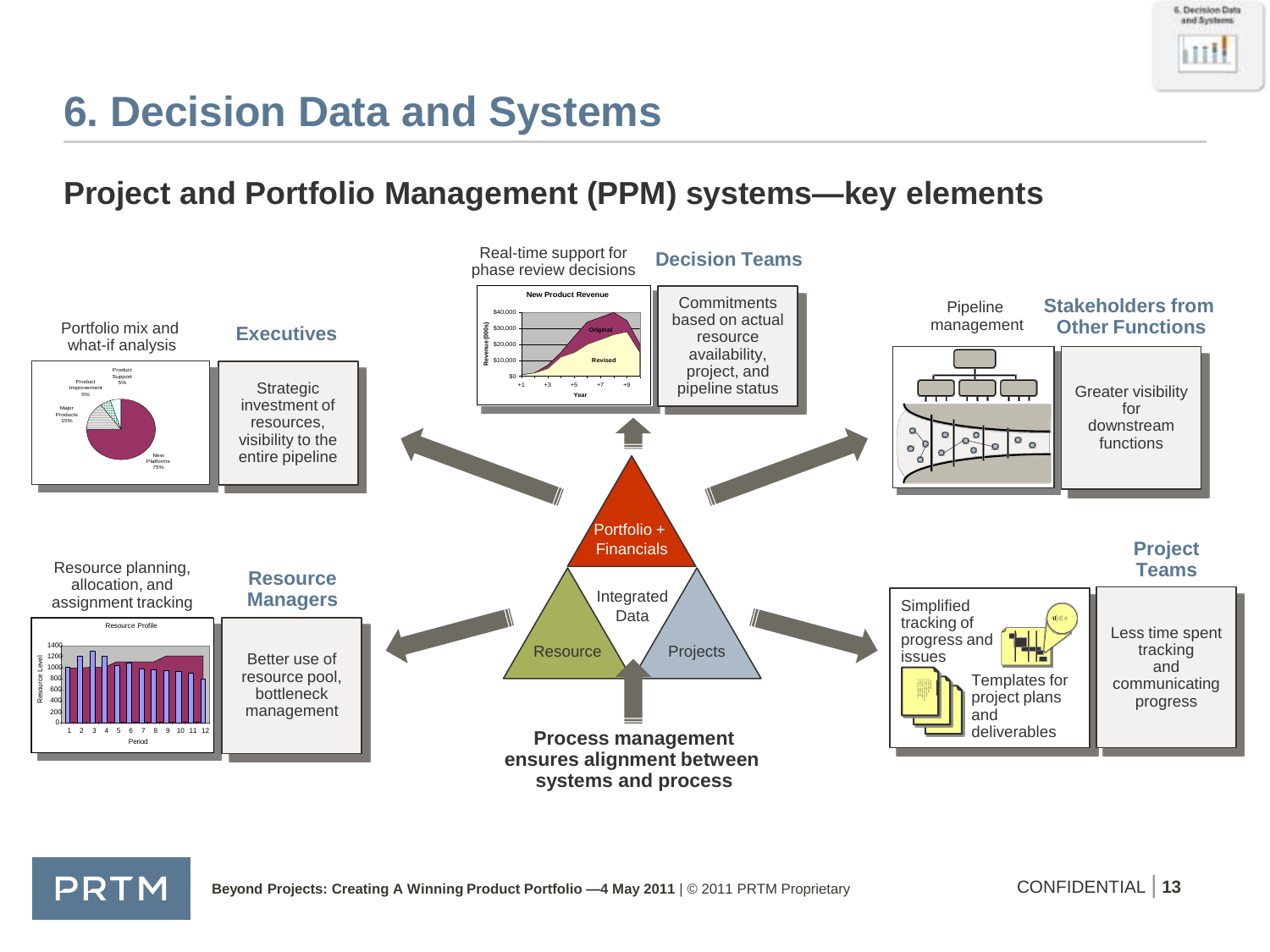### **Common Implementation Challenges**

| More behavioral<br>technical<br><b>More</b> | <b>Discipline</b>    | Organizations don't agree or follow through on<br>tough portfolio decisions                               |
|---------------------------------------------|----------------------|-----------------------------------------------------------------------------------------------------------|
|                                             | <b>Politics</b>      | Portfolio decisions cut across managerial<br>responsibilities, threatening power and control              |
|                                             | <b>Ownership</b>     | A lack of ownership of process at required levels of<br>organization impedes resolution of portfolio gaps |
|                                             | <b>Point-of-view</b> | No one agrees on how to estimate the value of<br>projects                                                 |
|                                             | <b>Data</b>          | Inconsistent views on platform, product, program,<br>project terminology to structure the portfolio       |
|                                             | <b>Complexity</b>    | <b>Product and roadmap interdependencies render</b><br>simple risk-reward analyses inadequate             |
|                                             | <b>Bandwidth</b>     | Without a good tool, bringing the data and analysis<br>together takes too much time and effort            |

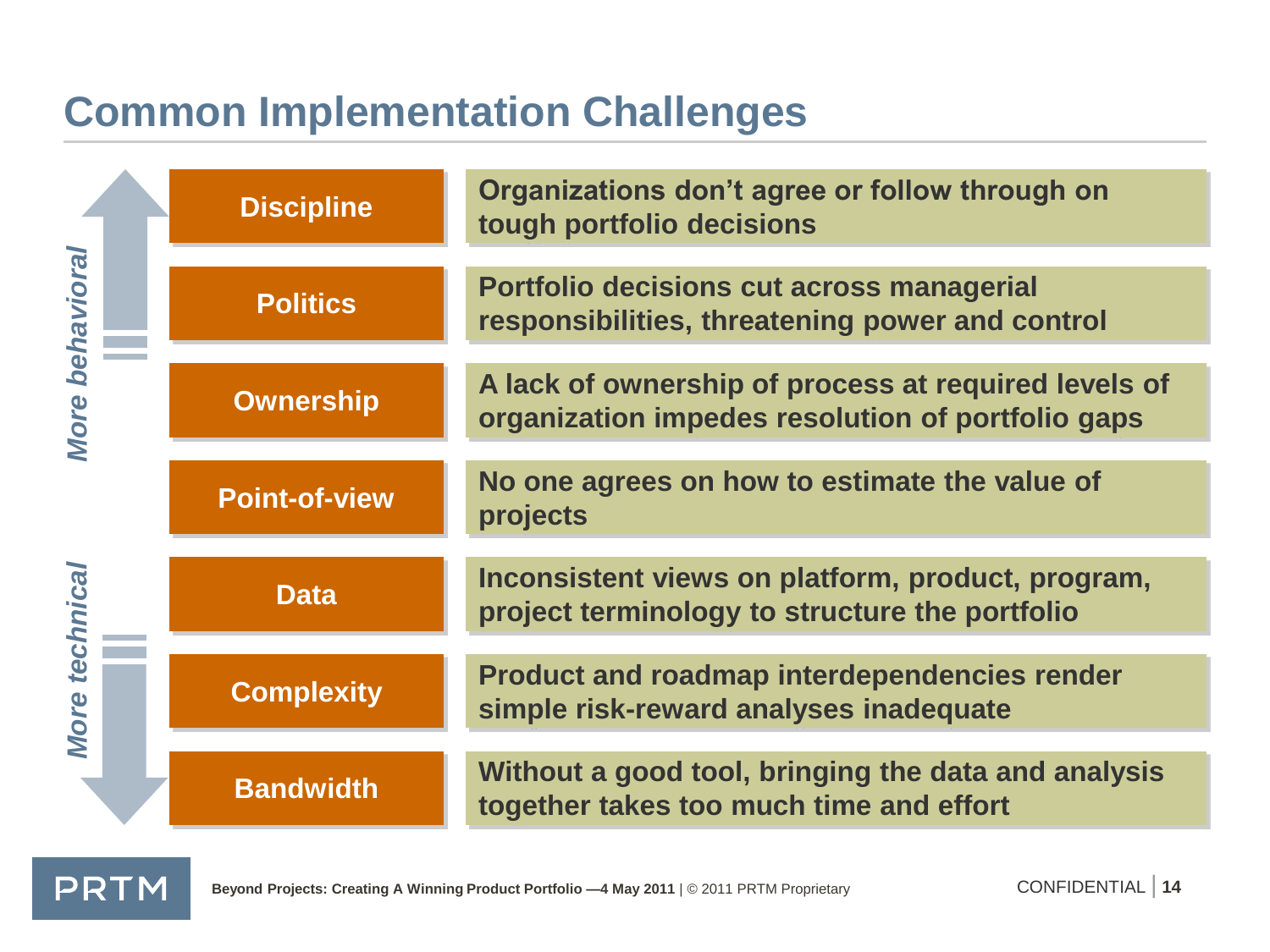#### **Benefits of Portfolio Management**

**PRTM's benchmarking show that improvements in product development practices drive top- and bottom-line growth**



Source: PRTM's Global Product Innovation Benchmark